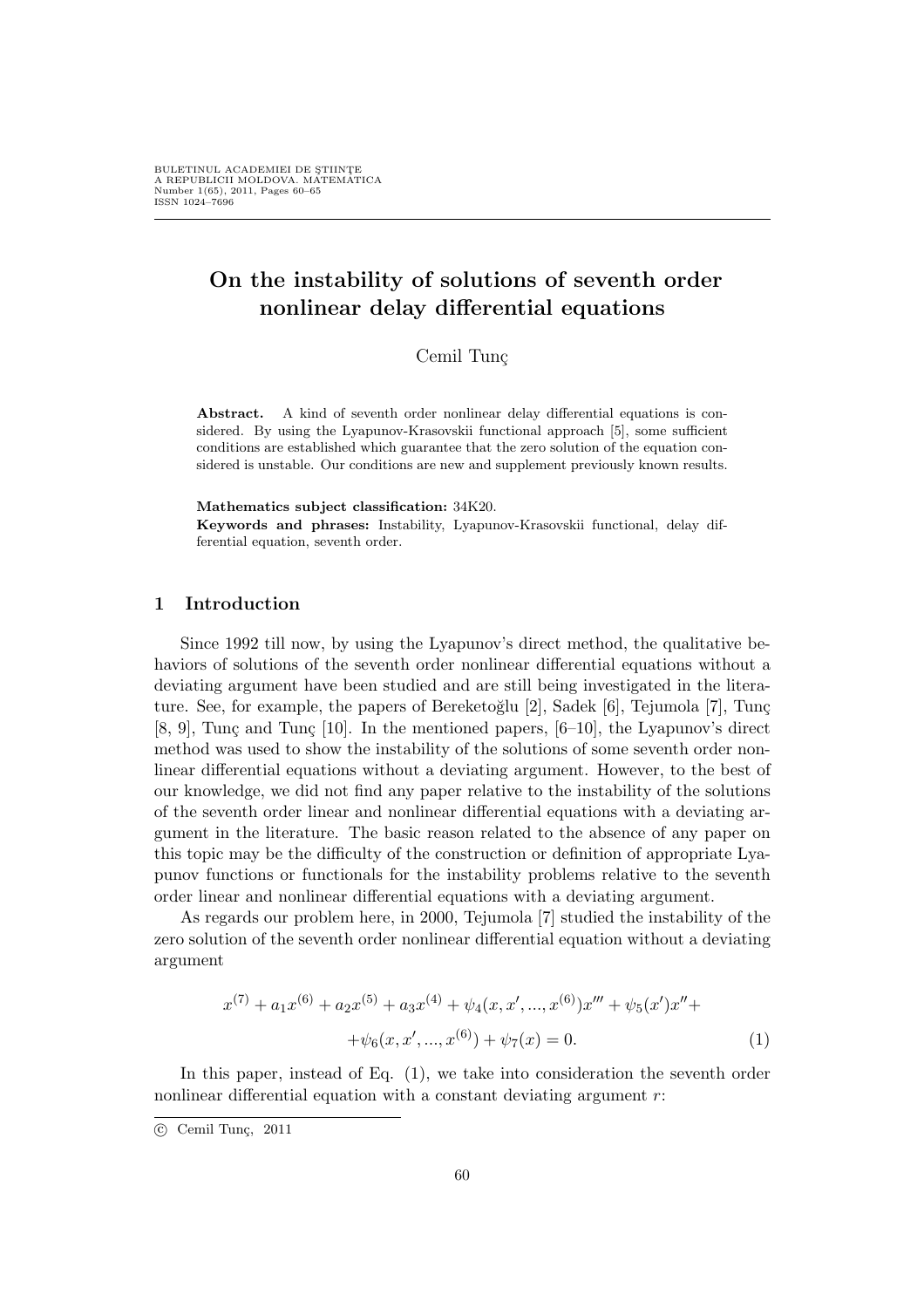$$
x^{(7)} + a_1 x^{(6)} + a_2 x^{(5)} + a_3 x^{(4)} + \psi_4(x, x(t-r), x', x'(t-r), ..., x^{(6)}(t-r))x''' +
$$
  
+  $\psi_5(x')x'' + \psi_6(x, x(t-r), x', x'(t-r), ..., x^{(6)}(t-r)) + \psi_7(x(t-r)) = 0.$  (2)  
We write Eq. (2) in system form as

We write Eq. (2) in system form as

$$
x'_1 = x_2, \ x'_2 = x_3, \ x'_3 = x_4, \ x'_4 = x_5, \ x'_5 = x_6, \ x'_6 = x_7,
$$
  

$$
x'_7 = -a_1x_7 - a_2x_6 - a_3x_5 - \psi_4(x_1, x_1(t - r), ..., x_7(t - r))x_4 - \psi_5(x_2)x_3 -
$$
  

$$
-\psi_6(x_1, x_1(t - r), ..., x_7(t - r)) - \psi_7(x_1) + \int_{t-r}^t \psi_7'(x_1(s))x_2(s)ds,
$$
 (3)

which is obtained as usual by setting  $x = x_1$ ,  $x' = x_2$ ,  $x'' = x_3$ ,  $x''' = x_4$ ,  $x^{(4)} = x_4$  $x_5, x^{(5)} = x_6$  and  $x^{(6)} = x_7$  in (2), where r is a positive constant,  $a_1, a_2$  and  $a_3$  are some constants, the primes in Eq. (2) denote differentiation with respect to  $t, t \in \Re_+$ ,  $\mathcal{R}_+ = [0, \infty)$ ; the functions  $\psi_4, \quad \psi_5, \psi_6$  and  $\psi_7$  are continuous on  $\mathcal{R}^{14}, \mathcal{R}, \quad \mathcal{R}^{14}$  and  $\Re$  with  $\psi_6(x_1, x_1(t-r), 0, ..., x_4(t-r)) = \psi_7(0) = 0$ , and satisfy a Lipschitz condition in their respective arguments. Hence, the existence and uniqueness of the solutions of Eq.  $(2)$  are guaranteed (see Else golds [1, p. 14, 15]). We assume in what follows that the function  $\psi_7$  is differentiable, and  $x_1(t)$ ,  $x_2(t)$ ,  $x_3(t)$ ,  $x_4(t)$ ,  $x_5(t)$ ,  $x_6(t)$  and  $x_7(t)$  are abbreviated as  $x_1, x_2, x_3, x_4, x_5, x_6$  and  $x_7$ , respectively.

Here, by defining an appropriate Lyapunov functional, we prove an instability theorem for Eq. (2). By this work, we improve an instability result obtained in the literature [7, Theorem 6] relative to a seventh order nonlinear differential equation without a deviating argument to the instability of the zero solution of a certain seventh order nonlinear differential equation with a deviating argument, Eq. (2). Our motivation comes from the papers contained in the references of this paper.

Let  $r \geq 0$  be given, and let  $C = C([-r, 0], \mathbb{R}^n)$  with

$$
\|\phi\| = \max_{-r \le s \le 0} |\phi(s)|, \ \phi \in C.
$$

For  $H > 0$  define  $C_H \subset C$  by

$$
C_H = \{ \phi \in C : ||\phi|| < H \}.
$$

If  $x: [-r, a] \to \mathbb{R}^n$  is continuous,  $0 < A \leq \infty$ , then, for each t in  $[0, A)$ ,  $x_t$  in C is defined by

$$
x_t(s) = x(t+s), -r \leq s \leq 0, \quad t \geq 0.
$$

Let G be an open subset of  $C$  and consider the general autonomous delay differential system

$$
\dot{x} = F(x_t), \quad x_t = x(t + \theta), \quad -r \leq \theta \leq 0, \quad t \geq 0,
$$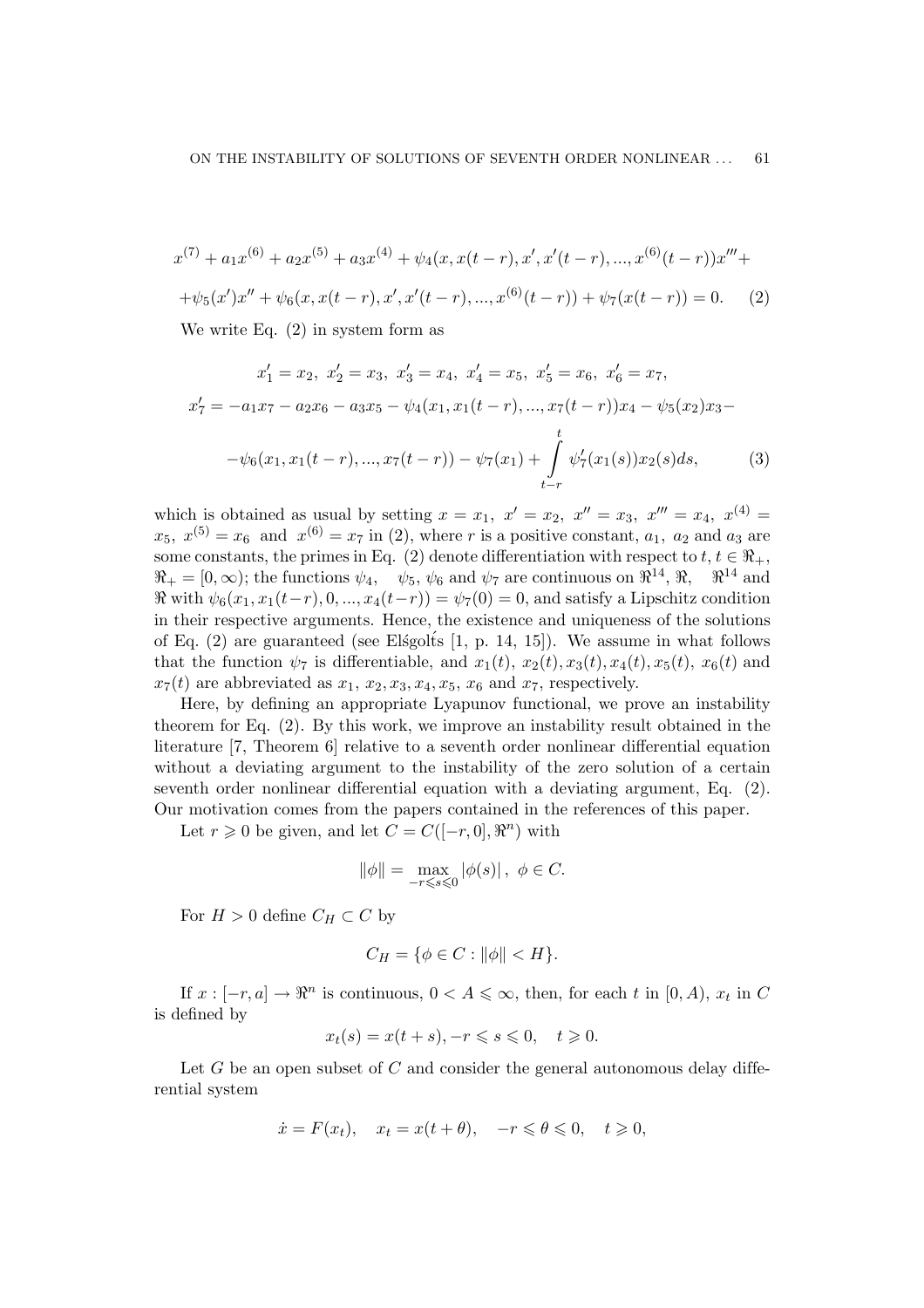where  $F: G \to \mathbb{R}^n$  is continuous and maps closed and bounded sets into bounded sets. It follows from the conditions on Fthat each initial value problem

$$
\dot{x} = F(x_t), \quad x_0 = \phi \in G
$$

has a unique solution defined on some interval  $[0, A), 0 < A \leq \infty$ . This solution will be denoted by  $x(\phi)(.)$  so that  $x_0(\phi) = \phi$ .

**Definition 1.** The zero solution,  $x = 0$ , of  $\dot{x} = F(x_t)$  is stable if for each  $\varepsilon > 0$ there exists  $\delta = \delta(\varepsilon) > 0$  such that  $\|\phi\| < \delta$  implies that  $|x(\phi)(t)| < \varepsilon$  for all  $t \geq 0$ . The zero solution is said to be unstable if it is not stable.

**Theorem 1.** Suppose there exists a Lyapunov function  $V : G \rightarrow \mathbb{R}_+$  such that  $V(0) = 0$  and  $V(x) > 0$  if  $x \neq 0$ . If either

(i)  $\dot{V}(\phi) > 0$  for all  $\phi$  in G for which

$$
V[\phi(0)]=\max_{-s\leqslant t\leqslant 0}V[\phi(s)]>0
$$

or

(ii)  $\dot{V}(\phi) > 0$  for all  $\phi$  in G for which

$$
V[\phi(0)] = \min_{-s \leq t \leq 0} V[\phi(s)] > 0,
$$

then the solution  $x = 0$  of  $\dot{x} = F(x_t)$  is unstable (see Haddock and Ko [3]).

#### 2 Main result

The following theorem is our main result.

**Theorem 2.** Together with all the assumptions imposed on the functions  $\psi_4$ ,  $\psi_5$ ,  $\psi_6$ and  $\psi_7$  in Eq. (2), we assume that there exist constants  $a_2 < 0$ ,  $a_7 > 0$ ,  $\delta_0 > 0$  and  $\delta > 0$  such that the following conditions hold:

$$
\psi_7(x_1) \neq 0, \quad (x_1 \neq 0), \quad \frac{\psi_7(x_1)}{x_1} \geq \delta_0, \ (x_1 \neq 0), \ 0 < \psi_7'(x_1) \leq a_7,
$$
\n
$$
\psi_6(x_1, \ldots, x_4(t-r)) \neq 0, \ (x_2 \neq 0), \quad \frac{1}{4a_2} \psi_4^2(.) - \frac{\psi_6(.)}{x_2} \geq \delta, \ (x_2 \neq 0).
$$
\nThen, the zero solution,  $x = 0$ , of Eq. (2) is unstable provided that  $r < \frac{\delta}{a_7}$ .

Remark 1. For the proof of the theorem, under the conditions sated in the theorem, it suffices to find that there exists a continuous Lyapunov functional  $V = V(x_{1t},...,x_{7t})$ which has the following three properties, Krasovskii properties [4], say  $(K_1), (K_2)$ and  $(K_3)$ :

 $(K_1)$  In every neighborhood of  $(0, 0, 0, 0, 0, 0, 0)$  there exists a point  $(\xi_1, ..., \xi_7)$ such that  $V(\xi_1, ..., \xi_7) > 0$ ,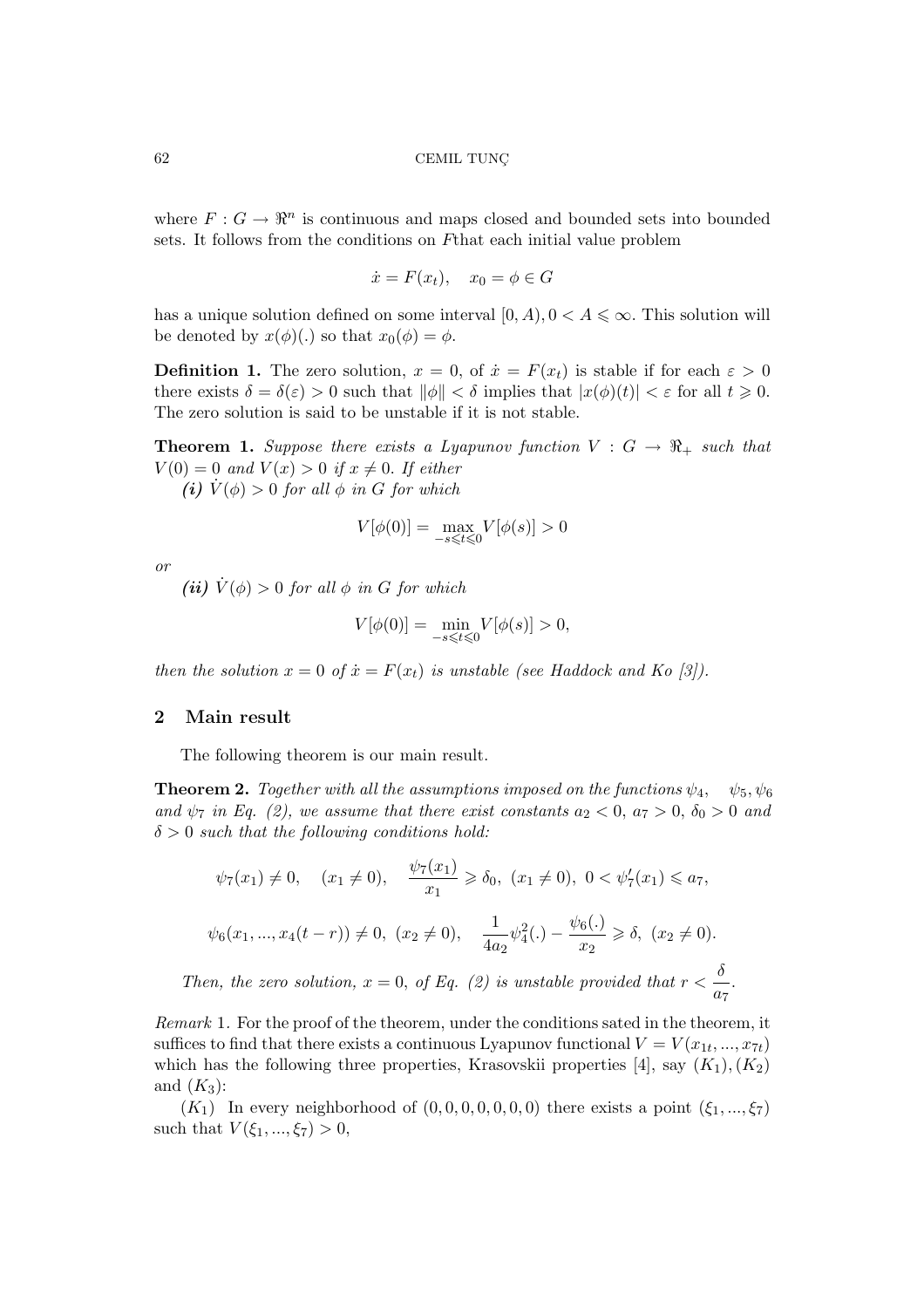$(K_2)$  the time derivative  $\dot{V} = \frac{d}{dt} V(x_{1t}, ..., x_{7t})$  along solution paths of (3) is positive semi-definite,

 $(K_3)$  the only solution  $(x_1, ..., x_7) = (x_1(t), ..., x_7(t))$  of (3) which satisfies  $\frac{d}{dt}V(x_{1t},...,x_{7t}) = 0$   $(t \ge 0)$ , is the trivial solution  $(0,0,0,0,0,0,0)$ .

*Proof.* Consider the Lyapunov functional  $V = V(x_{1t},...,x_{7t})$  defined by

$$
V = x_2x_7 + a_1x_2x_6 + a_2x_2x_5 + a_3x_2x_4 - x_3x_6 - a_1x_3x_5 - a_2x_3x_4 + x_4x_5 -
$$
  

$$
-\frac{1}{2}a_3x_3^2 + \frac{1}{2}a_1x_4^2 + \int_0^{x_1} \psi_7(s)ds + \int_0^{x_2} \psi_5(s)sds - \lambda \int_{-r}^0 \int_{-r}^t x_2^2(\theta)d\theta ds, \tag{4}
$$

where s is a real variable such that the integral  $\int_0^{\infty}$  $-r$  $\frac{t}{c}$  $_{t+s}$  $x_2^2(\theta)d\theta ds$  is non-negative and  $\lambda$  is a positive constant which will be determined later in the proof.

From (4) it follows that

$$
V(0,0,0,0,0,0,0) = 0
$$

and

$$
V = x_2x_7 + a_1x_2x_6 + a_2x_2x_5 + a_3x_2x_4 - x_3x_6 - a_1x_3x_5 - a_2x_3x_4 + x_4x_5 -
$$
  

$$
- \frac{1}{2}a_3x_3^2 + \frac{1}{2}a_1x_4^2 + \int_0^{x_1} \frac{\psi_7(s)}{s} s ds + \int_0^{x_2} \psi_5(s) s ds - \lambda \int_{-r}^{0} \int_{t+s}^{t} x_2^2(\theta) d\theta ds \ge
$$
  

$$
\geq x_2x_7 + a_1x_2x_6 + a_2x_2x_5 + a_3x_2x_4 - x_3x_6 - a_1x_3x_5 - a_2x_3x_4 + x_4x_5 -
$$
  

$$
- \frac{1}{2}a_3x_3^2 + \frac{1}{2}a_1x_4^2 + \frac{1}{2}\delta_0x_1^2 + \int_0^{x_2} \psi_5(s) s ds - \lambda \int_{-r}^{0} \int_{t+s}^{t} x_2^2(\theta) d\theta ds.
$$

Hence, we get

$$
V(\varepsilon, 0, 0, 0, 0, 0, 0) = \frac{1}{2}\delta_0 \varepsilon^2 > 0
$$

for all sufficiently small  $\varepsilon$ ,  $\varepsilon \in \Re$ , so that every neighborhood of the origin in the  $(x_1, ..., x_7)$ −space contains points  $(\xi_1, ..., \xi_7)$  such that  $V(\xi_1, ..., \xi_7) > 0$ .

Let

$$
(x_1, ..., x_7) = (x_1(t), ..., x_7(t))
$$

be an arbitrary solution of (3).

Differentiating the Lyapunov functional  $V$  in  $(4)$  along this solution, we get

$$
\dot{V} = x_5^2 - a_2 x_4^2 - \psi_4(x_1, ..., x_7(t - r)) x_2 x_4 - \psi_6(x_1, ..., x_7(t - r)) x_2 +
$$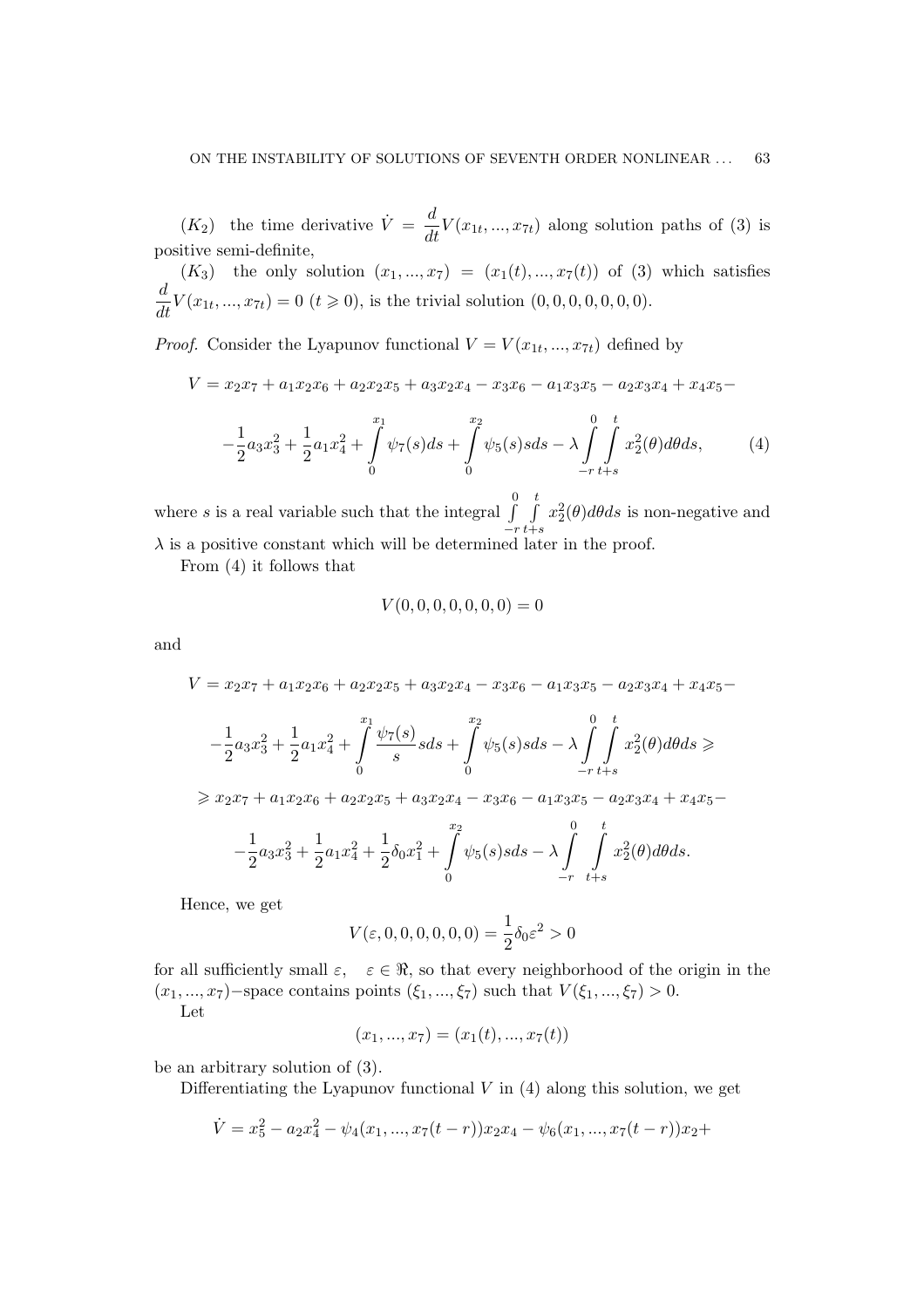$$
+x_2 \int_{t-r}^t \psi_7'(x_1(s))x_2(s)ds - \lambda rx_2^2 + \lambda \int_{t-r}^t x_2^2(s)ds.
$$

The assumption  $0 < \psi_7'(x_1) \leq a_7$  of the theorem and the estimate  $2 |mn| \leq$  $m^2 + n^2$  imply that

$$
x_2 \int_{t-r}^t \psi'_7(x_1(s))x_2(s)ds \ge -|x_2| \int_{t-r}^t \psi'_7(x_1(s)) |x_2(s)| ds \ge
$$
  

$$
\ge -\frac{1}{2}a_7rx_2^2 - \frac{1}{2}a_7 \int_{t-r}^t x_2^2(s)ds.
$$

Hence

$$
\dot{V} \geq x_5^2 - a_2 \left[ x_4 + \frac{1}{2a_2} \psi_4(x_2, ..., x_4(t - r)) x_2 \right]^2 +
$$
  
+ 
$$
\frac{1}{4a_2} \psi_4^2(x_1, ..., x_7(t - r)) x_2^2 - \psi_6(x_1, ..., x_7(t - r)) x_2 -
$$
  
- { $(\lambda + \frac{1}{2}a_7)r} x_2^2 + \left(\lambda - \frac{1}{2}a_7\right) \int_{t-r}^t x_2^2(s) ds.$ 

Let  $\lambda = \frac{1}{2}$  $\frac{1}{2}a_7$ . Then, we get

$$
\dot{V} \geq x_5^2 - a_2 \left[ x_4 + \frac{1}{2a_2} \psi_4(x_1, ..., x_7(t - r)) x_2 \right]^2 +
$$
  
+ 
$$
\left[ \frac{1}{4a_2} \psi_4^2(x_1, ..., x_7(t - r)) - \frac{\psi_6(x_1, ..., x_7(t - r))}{x_2} - a_7 r \right] x_2^2 \geq 0
$$
  

$$
\geq (\delta - a_7 r) x_2^2 > 0
$$

provided that  $r < \frac{\delta}{ }$  $a_7$ . Thus if the assumptions of the theorem hold then  $\dot{V}$  is positive semi-definite.

Now observe that  $\dot{V} = 0$  for all  $t \geq 0$  necessarily implies that  $x_2 = 0$  and therefore also that

$$
x_2 = x' = 0
$$
,  $x_3 = x'' = 0$ ,  $x_4 = x''' = 0$ ,  
 $x_5 = x^{(4)} = 0$ ,  $x_6 = x^{(5)} = 0$ ,  $x_7 = x^{(6)} = 0$ 

for all  $t \geqslant 0$ . Hence

$$
x_2 = x_3 = x_4 = x_5 = x_6 = x_7 = 0 \ (t \geqslant 0).
$$

Moreover, in view of  $\dot{V} = 0$  and the system (4), one can also easily obtain  $x_1 = x_2 = x_3 = x_4 = x_5 = x_6 = x_7 = 0$ , which verifies the property  $(K_3)$  of